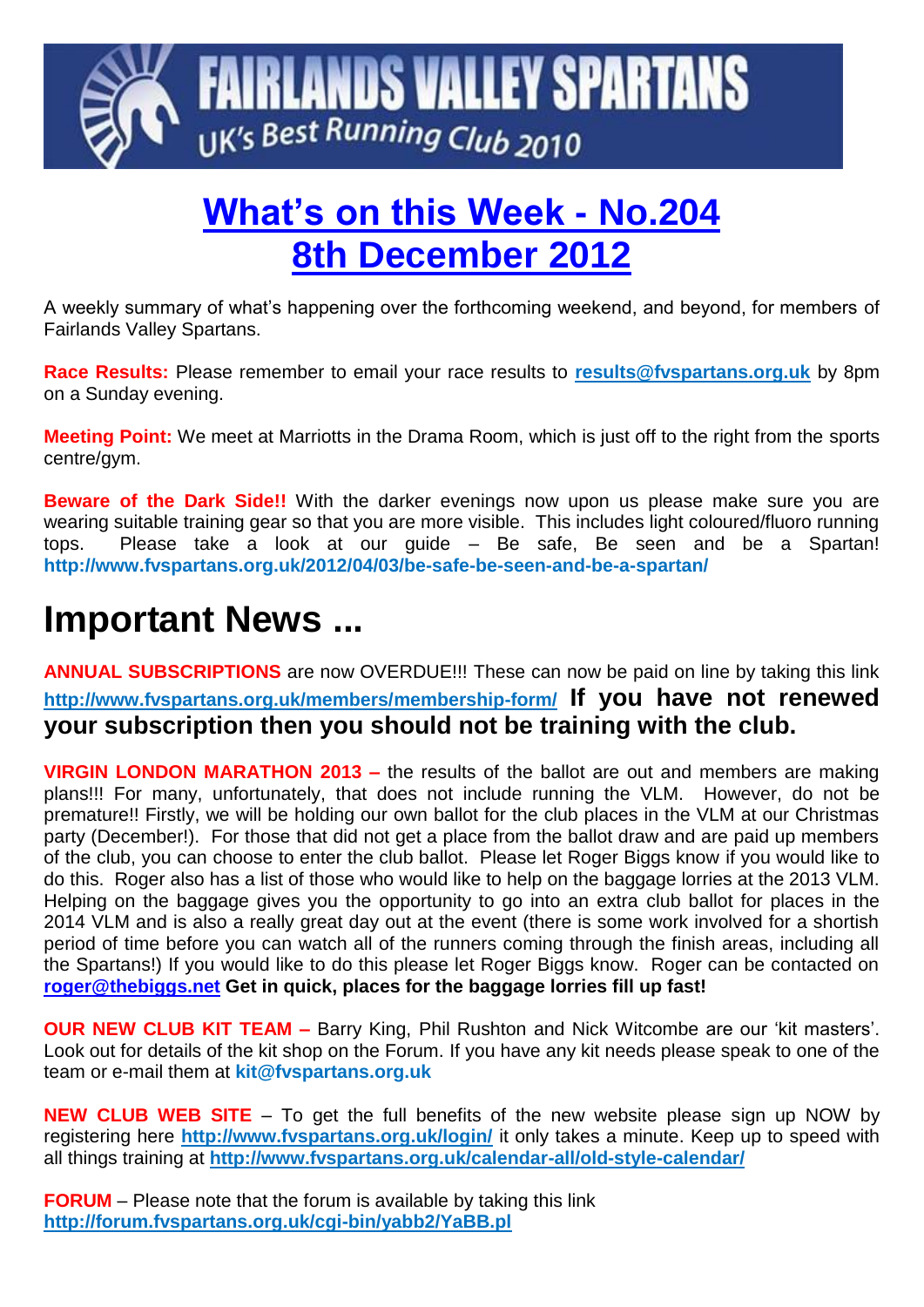**ARE YOU ON THE MAILING LIST?** If you do not receive the news email then go to this link now and add yourself to the mailing list **<http://www.fvspartans.org.uk/members/news-mailing-list/>**

**NEED HELP?** If you are having problems accessing the new club website or forum then please contact us via **[webmaster@fvspartans.org.uk](mailto:webmaster@fvspartans.org.uk)**

# **....What's On This Week...**

### **Saturday 8th December**

**9.15 – Track Session**. 4-6 x (500m+100m)

The session is a series of 600m efforts with a twist!

Each effort starts from the 100m start line and runners follow the track until they have completed 500m (i.e. at the start/finish line). They then turn and complete the final 100 metres of the effort heading back to their starting point. The 100 metres is designed to be run with an additional 'push' whilst focusing on good running technique. A recovery of 2:30 minutes is then taken. Runners complete 4 to 6 of the efforts.

Details here: **http://www.fvspartans.org.uk/ai1ec\_event/4-6-x-500m100m-2/?instance\_id=5542**

**9.30 – Angels run –** 6 mile steady run from Manton Road 9-25 for 9-30 a.m.

Details here: **http://www.fvspartans.org.uk/ai1ec\_event/ossies-angels-31/?instance\_id=6489**

#### **10.30 – Cross Training/Fat Burning Session at Ridlins**

Andy Prior is currently running a series of sessions that incorporate cross training/fat burning training techniques. He is holding the sessions at Ridlins Stadium on Saturday mornings at 10:30am (all weather conditions  $\mathbb{D}$ ). The sessions are designed to burn fat, not improve aerobic fitness.

This form of cross training will help runners across a range of objectives.

Details here: **<http://forum.fvspartans.org.uk/cgi-bin/yabb2/YaBB.pl?num=1331816856>**

### **Sunday 9th December**

**Cross Country – league fixture 3 - St Albans (St Albans Striders supported by GCR and Harpenden Arrows) – the race starts at 10:30am.** Car sharing is highly recommended due to parking restrictions at the venue. Meet at the Fairlands Valley Showground car park at 8:45am for a 9am departure. Details of that and much more can be found at **http://forum.fvspartans.org.uk/cgibin/yabb2/YaBB.pl?num=1353876236 .** Full details of the race arrangements can be found at **http://www.fvspartans.org.uk/ai1ec\_event/xc-league-fixture-3/?instance\_id=6470**

**Group B – 12 mile Letchworth Greenway run –** Coach Leigh will be leading out a training run starting from the Manor Wood car park (Willian). Please meet there are at 8:50am for a prompt 9am start.

The run is mainly on good trails with some use of pathways and road. A road shoe will be fine.

Group B train at a pace 10:30 min/mile or faster. The run is continuous with re-grouping. The quicker runners within the group will get 10-25% more mileage as a result (depending upon their actual pace).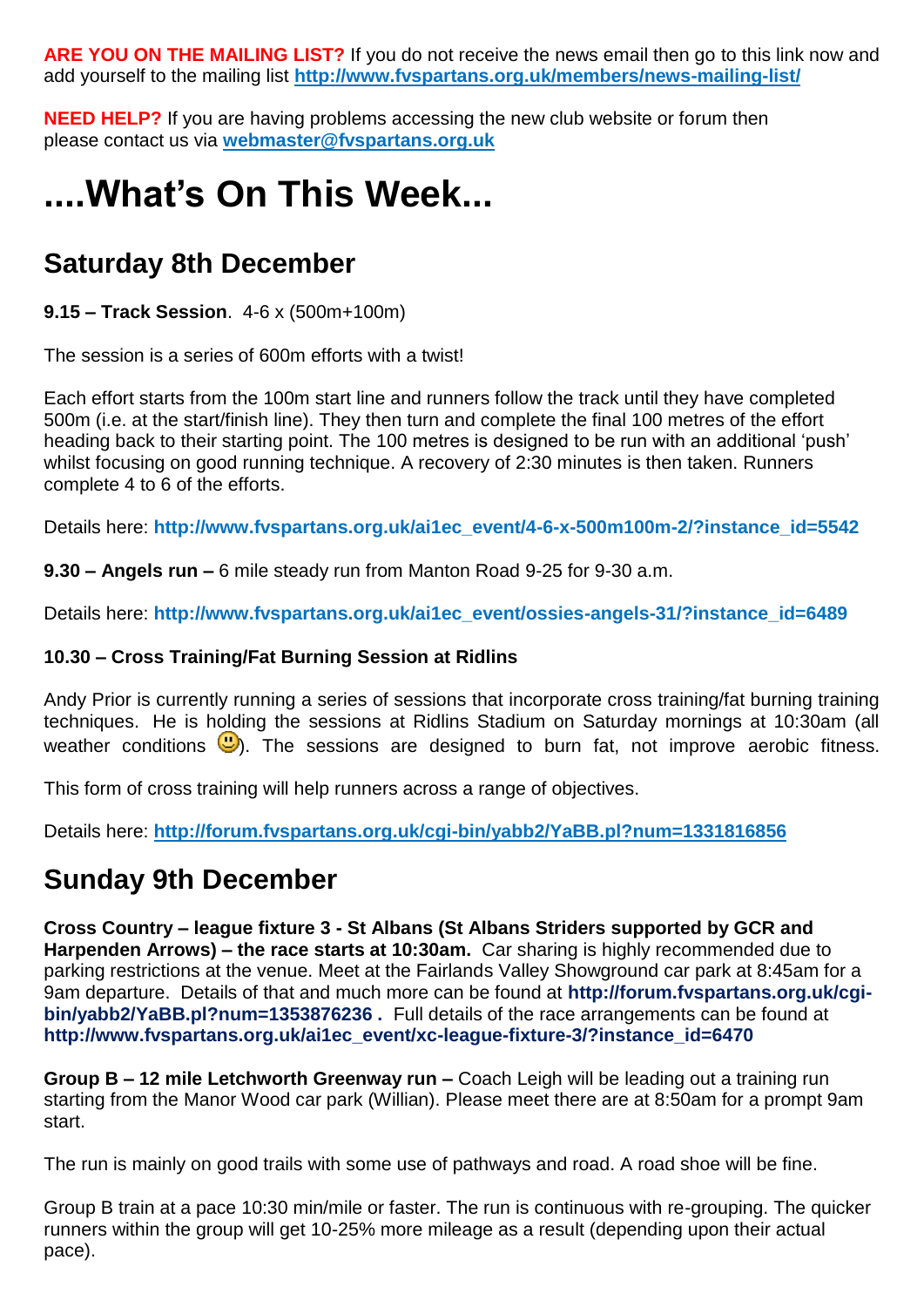Full details are here: http://www.fvspartans.org.uk/ai1ec\_event/group-b-the-letchworth**greenway-training-run/?instance\_id=6410**

**Group D – 3-4 mile run with Ossie** - Running from Manton Road, Hitchin, starting at 9-00a.m. Running only 3-4 miles, this group is a Recovery/Transition group for those recovering from hard training on Saturday, missed training due to illness/injury/work/family or just forgetting to train because of a busy life style. The group runs at around 11 minute miling and is also ideal for Starters wanting to move up to Group 1 but feeling a little unsure of their fitness. We regroup regularly about every ¾ mile, but not stopping just jogging back. The run incorporates off road running.

Details here: **http://www.fvspartans.org.uk/calendarall/?ai1ec\_page\_offset=0&ai1ec\_active\_event=3307**

#### **Monday 10th December**

**7:30pm – Starter Group -** Come and join our Starter Group for a run of approximately 5K. Ideal for new runners.

Details here: **http://www.fvspartans.org.uk/ai1ec\_event/starter-group-68/?instance\_id=5631**

## **Tuesday 11th December**

#### **19.00 – 4 minutes with a twist!**

Please meet in the Drama Room at 18.50 for announcements at 19:00.

The session takes our tried and tested 4 minute intervals and adds a little more challenge at the end.

The series of 4 minute intervals will get you working on your pacing and running technique before you then finish with a series of shorter two minute efforts that should be run at your traditional interval pace (sub 5K). This trains your body to still run effectively when your body is beginning to tire.

- Group 1 5x4min/90secs + 2x2min/1min
- Group 2 5x4min/90secs + 2x2min/1min
- Group 3 6x4min/90secs + 2x2min/1min
- Group 4 7x4min/90secs + 2x2min/1min
- Group 5 7x4min/90secs + 2x2min/1min

Details here: http://www.fvspartans.org.uk/ai1ec\_event/4-minute-efforts-with-a**twist/?instance\_id=5769**

### **Thursday 13th December**

**9.30 – Angels Run -** Steady 6 miles, Manton Road, 9-25 for 9-30 start.

Details here: **http://www.fvspartans.org.uk/ai1ec\_event/ossies-angels-30/?instance\_id=5482**

#### **19:00 – 3-4 x 1mile**

A session that focuses on building on your pace judgment and improves your lactate threshold. This all makes a positive contribution to your pacing for racing and will make a contribution to improving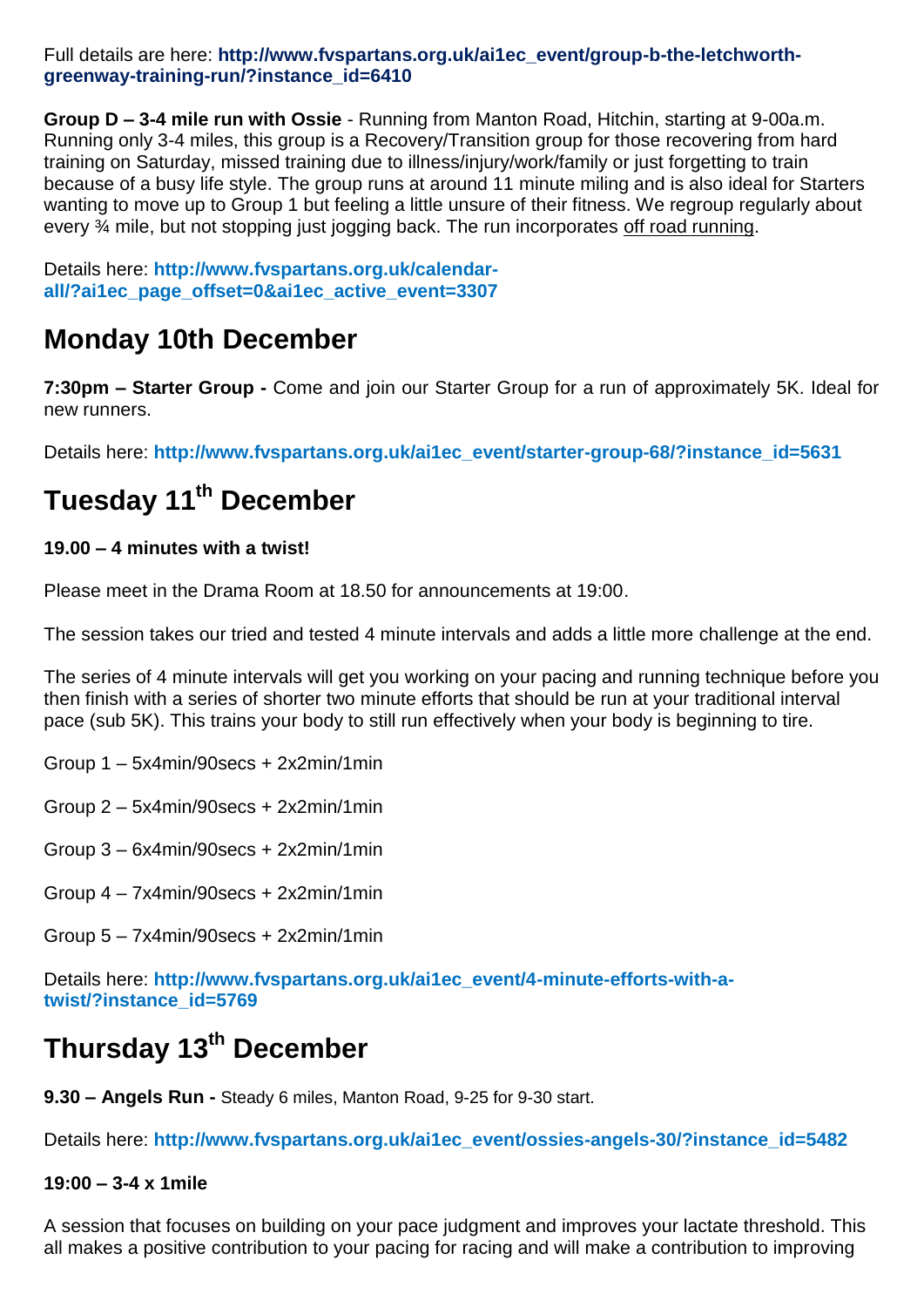your race performance. Good running technique leads to more efficient running, enabling you to sustain pace longer (tiring later/less) and to also avoid any injury risks related to running. The duration of this session, and the efforts within it, will ensure that you train your body to perform over longer intervals and also teach it to run well when you are tiring.

The session is run over a measured length of cycleway and the group stay within contact of each other as the session progresses. A great session for all abilities.

Details here: [http://www.fvspartans.org.uk/ai1ec\\_event/speed-endurance-ssssssh-secret](http://www.fvspartans.org.uk/ai1ec_event/speed-endurance-ssssssh-secret-squirrel-session/?instance_id=5744)**[squirrel-session/?instance\\_id=5744](http://www.fvspartans.org.uk/ai1ec_event/speed-endurance-ssssssh-secret-squirrel-session/?instance_id=5744)**

**19:00 Recovery/transition run -** This is a continuous run over a route of approximately 5 miles, with regular regrouping so that the group stay together. Quicker runners should expect to get between 10- 25% more mileage depending upon the pace they run at. Runners can use this for a variety of training objectives:

- recovery from a series of harder training sessions;

- recovery from a race the previous week (e.g. half or full marathon)
- part of their overall approach to increasing their training mileage
- developing pace judgment and/or tempo training
- as a transition from the Starter Group to the main club sessions on Tuesday and Thursday

Details here: **http://www.fvspartans.org.uk/ai1ec\_event/recoverytransition-run-6/?instance\_id=5741**

#### **19.00 – Starter Group**

Come and join our Starter Group for a run of approximately 5K. Ideal for new runners.

Details here: **[http://www.fvspartans.org.uk/ai1ec\\_event/starter-group-80/?instance\\_id=5742](http://www.fvspartans.org.uk/ai1ec_event/starter-group-80/?instance_id=5742)**

## **Friday 14th December**

#### **Par-taa time!!! We are going back to school!**

Relive the best days of your life with fun and games along with dancing to a variety of popular music. Fancy dress is encouraged (maybe your old school uniform still fits) but you are free to attend in nonuniform. The evening will also include the VLM club draw which is due to take place at around 7.30pm. The event is taking place at Mossbury Primary School , Webb Rise , Stevenage SG1 5PA, doors open at 7pm (don't be late for registration).

**Tickets are available from Tracy Pez, Jayne Pinner, Katrina Doyle or Nick Witcombe and cost £5. This includes a buffet but can you please bring your own drinks. Full details are also on the Forum.**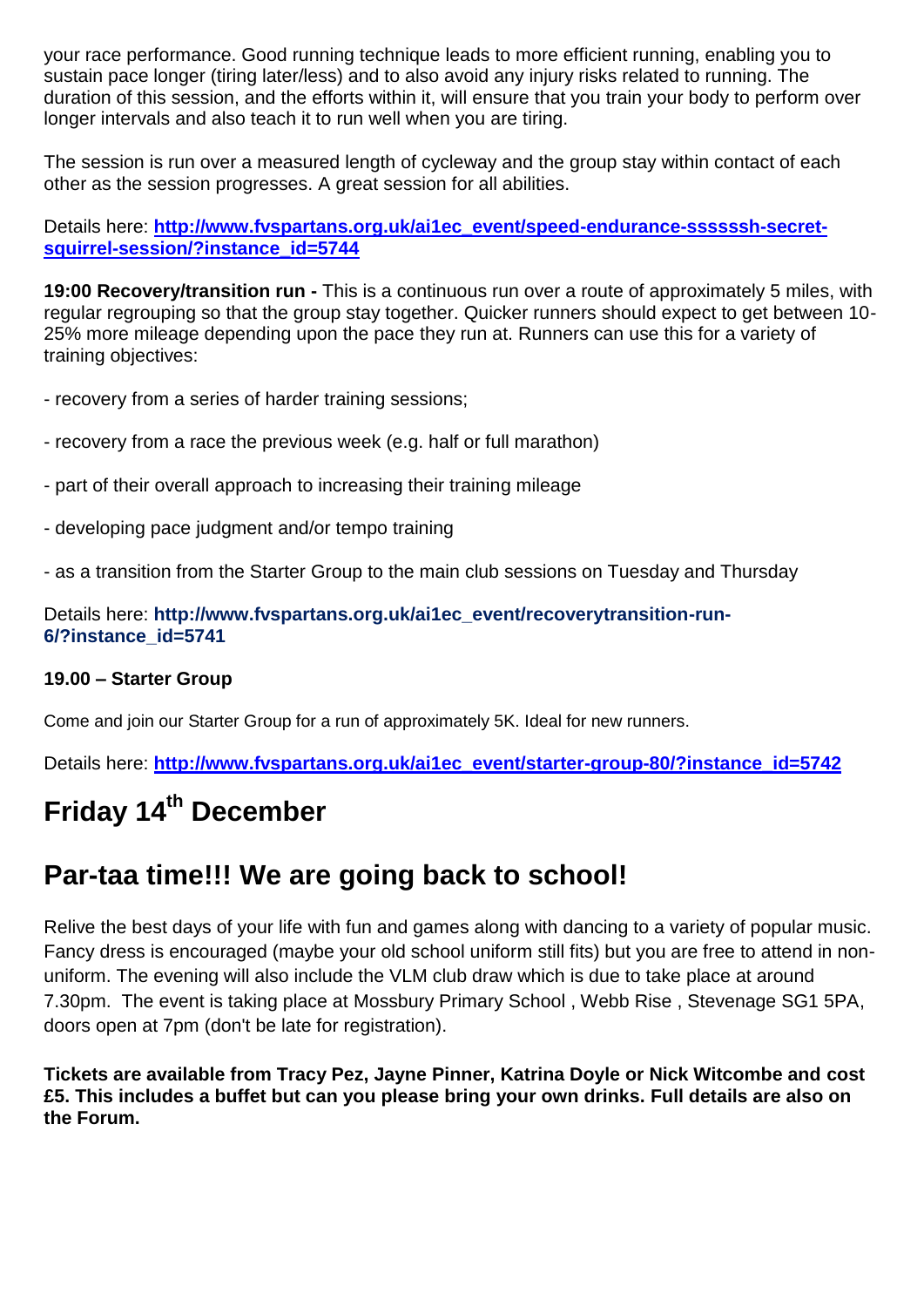### **Further Ahead**

#### **CROSS COUNTRY SEASON 2012/13**

**The Cross Country season has started with good races at Cheshunt and Southgate. This week we are at St Albans (see above). More and more Spartans are getting involved and seeing how enjoyable XC can be. We are also climbing up the cross country league table as a result.**

All races are free for Spartans and details are in our calendar. Here are the key remaining league dates for your diary:

#### **13 January 2013 - Royston (Royston Runners) 17 February 2013- Cassiobury Park, Watford (Watford Joggers**)

Further details about the league series and tips about running cross country can be found on the club website at **<http://www.fvspartans.org.uk/club/cross-country/>**

#### **CLUB CHRISTMAS TRAINING RUN – 18th DECEMBER**

On Tuesday 18<sup>th</sup> December we will be having our traditional post run nibbles! Just bring a long a contribution of crisps, savouries, sandwiches or cakes and we will get the urn running for a nice hot drink and post run treat. A chance to have a chat and some grub ahead of Christmas with your Spartan buddies! See the details here **[http://www.fvspartans.org.uk/ai1ec\\_event/8-10-x-3min](http://www.fvspartans.org.uk/ai1ec_event/8-10-x-3min-intervals-plus-our-pust-run-christmas-nibbles/?instance_id=3100)[intervals-plus-our-pust-run-christmas-nibbles/?instance\\_id=3100](http://www.fvspartans.org.uk/ai1ec_event/8-10-x-3min-intervals-plus-our-pust-run-christmas-nibbles/?instance_id=3100)**

#### **CLUB PRESENTATION EVENING – 25th JANUARY 2013**

The Club Presentation Evening will be on Friday 25th January at Knebworth Barns. Tickets will be £25.00 which includes a hot buffet and disco. Tickets will be on sale through the website over the next few days. Please try to sign up early to be sure of a place.

#### **CLUB 10 MILE AND 5 MILE HANDICAP RACES – 27th JANUARY 2013**

The Handicap 10m/5m was scheduled for Sunday 2<sup>nd</sup> December. However we have been asked to avoid this date to prevent clashing with the Santa 5k now taking place in the park at the same time and the proposed revised date now clashes with the Garden City 5m event being arranged for the 16<sup>th</sup> December, so the Handicap will now not take place until 27th January, so please make a note of the new date. Further information will be issued next month, including details of handicaps issued.

#### **CHANGE IN MARRIOTTS ENTRANCE – JANUARY 2013**

We are moving ever closer to the opening of the new Marriotts school. With this will come a change in main entrance. During January we will start to come into the school via the entrance off of Six Hills Way into Brittain Way (the roundabout near the Ken Brown Motors site, adjacent to Shephall Way). Further details will be given to all club members as soon as the effective date of the change is known.